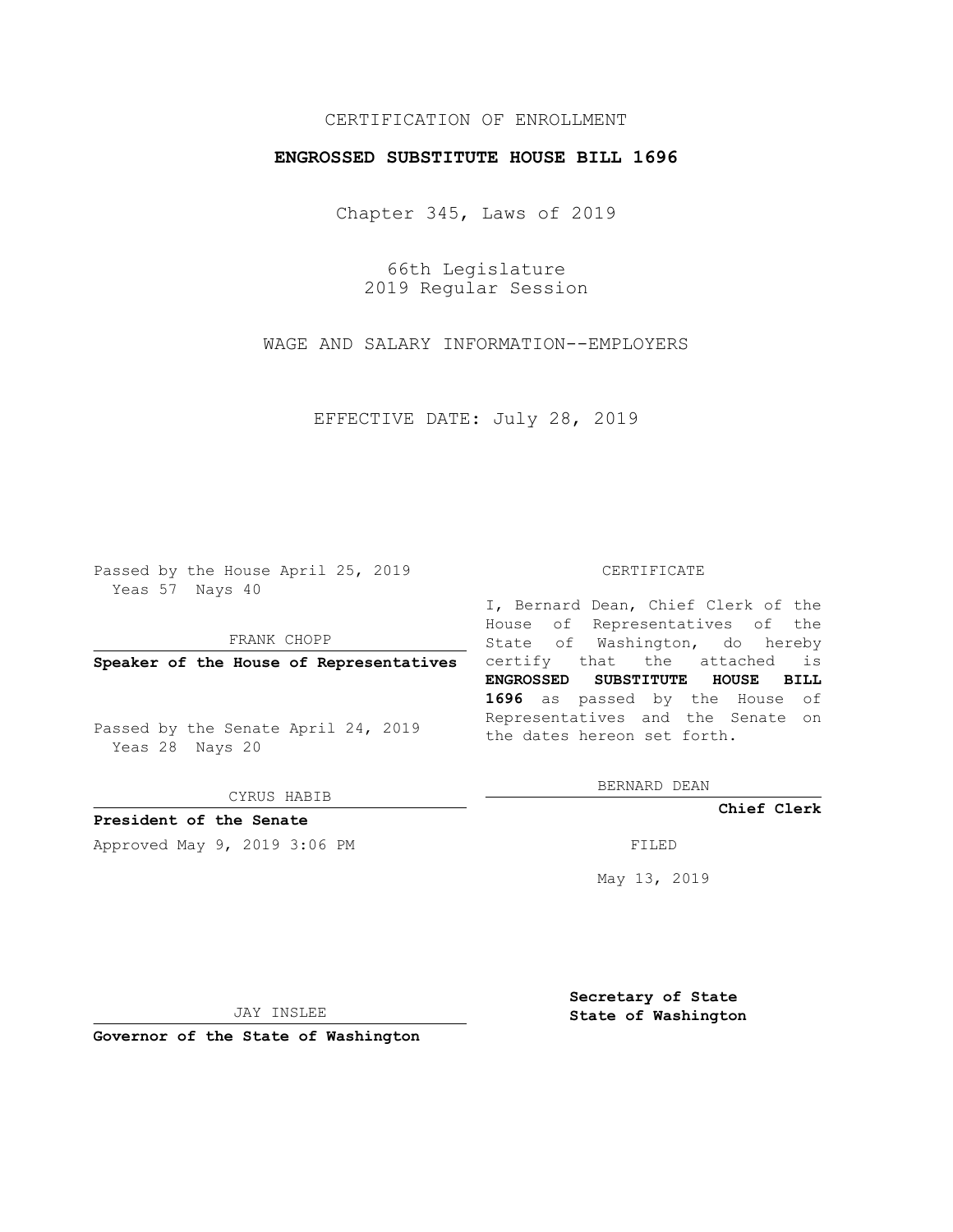### **ENGROSSED SUBSTITUTE HOUSE BILL 1696**

AS AMENDED BY THE SENATE

Passed Legislature - 2019 Regular Session

# **State of Washington 66th Legislature 2019 Regular Session**

**By** House Appropriations (originally sponsored by Representatives Dolan, Senn, Davis, Macri, Robinson, Jinkins, Kilduff, Wylie, Frame, Appleton, Ortiz-Self, Stanford, Goodman, Chapman, Peterson, Doglio, Pollet, Leavitt, Valdez, and Gregerson)

READ FIRST TIME 03/01/19.

 AN ACT Relating to wage and salary information; amending RCW 49.58.005; and adding new sections to chapter 49.58 RCW.

BE IT ENACTED BY THE LEGISLATURE OF THE STATE OF WASHINGTON:

 **Sec. 1.** RCW 49.58.005 and 2018 c 116 s 1 are each amended to 5 read as follows:

 $(1)$  The legislature finds that despite existing equal pay laws, there continues to be a gap in wages and advancement opportunities among workers in Washington, especially women. Income disparities limit the ability of women to provide for their families, leading to higher rates of poverty among women and children. The legislature finds that in order to promote fairness among workers, employees must be compensated equitably. Further, policies that encourage retaliation or discipline towards workers who discuss or inquire about compensation prevent workers from moving forward.

 (2) The legislature intends to update the existing Washington state equal pay act, not modified since 1943, to address income disparities, employer discrimination, and retaliation practices, and to reflect the equal status of all workers in Washington state.

(3) The legislature finds that:

 (a) The long-held business practice of inquiring about salary 21 history has contributed to persistent earning inequalities;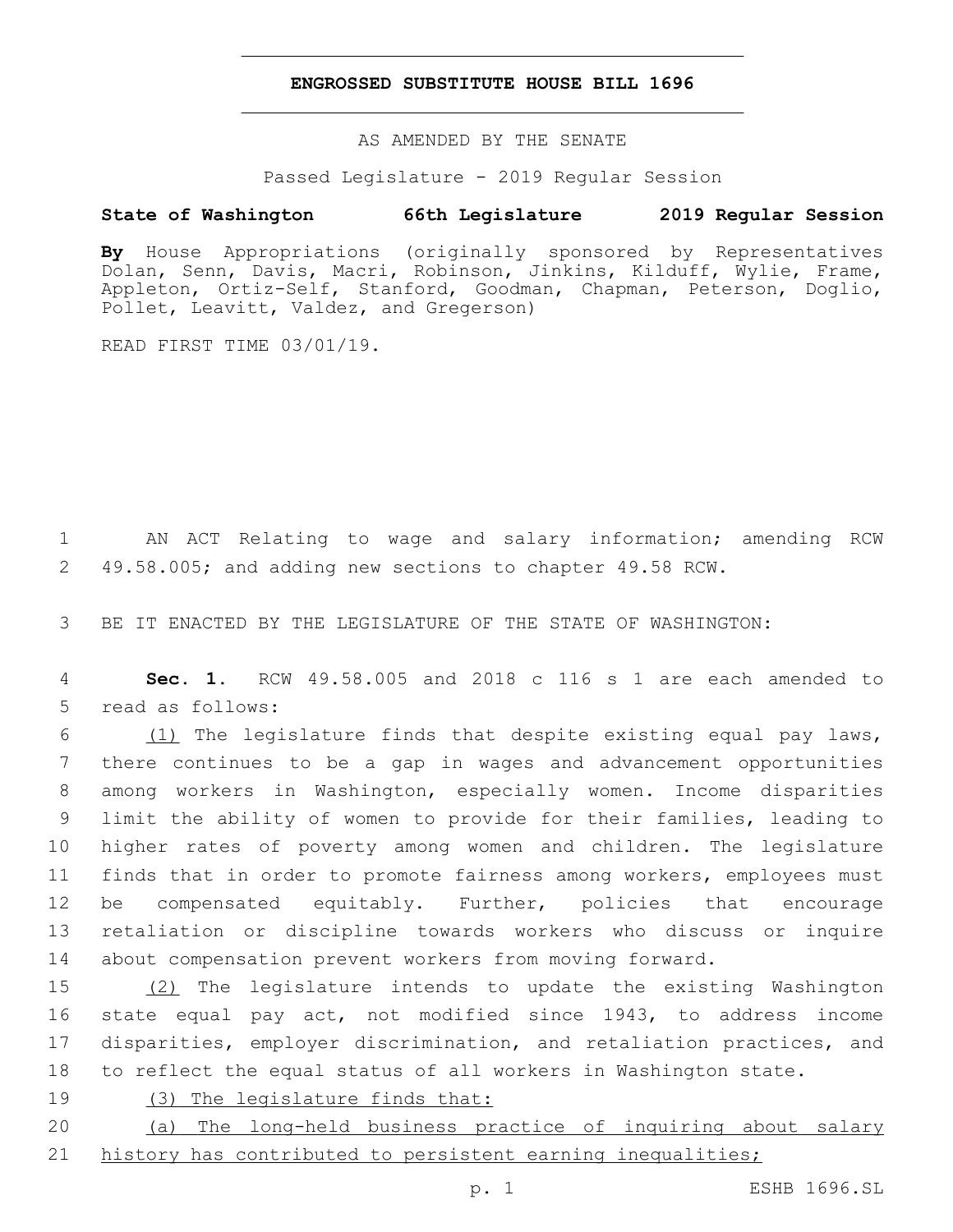(b) Historically, women have been offered lower initial pay than men for the same jobs even where their levels of education and experience are the same or comparable; and

 (c) Lower starting salaries translate into lower pay, less family income, and more children and families in poverty.

 (4) The legislature therefore intends to follow multiple other states and take the additional step towards gender equality by prohibiting an employer from seeking the wage or salary history of an 9 applicant for employment in certain circumstances. Further, the legislature intends to require an employer to provide wage and salary 11 information to applicants and employees.

 NEW SECTION. **Sec. 2.** A new section is added to chapter 49.58 13 RCW to read as follows:

14 (1) An employer may not:

 (a) Seek the wage or salary history of an applicant for employment from the applicant or a current or former employer; or

 (b) Require that an applicant's prior wage or salary history meet certain criteria, except as provided in subsection (2) of this 19 section.

 (2) An employer may confirm an applicant's wage or salary 21 history:

 (a) If the applicant has voluntarily disclosed the applicant's 23 wage or salary history; or

 (b) After the employer has negotiated and made an offer of 25 employment with compensation to the applicant.

 (3) An individual is entitled to the remedies in RCW 49.58.060 and 49.58.070 for violations of this section. Recovery of any wages and interest must be calculated from the first date wages were owed 29 to the employee.

 NEW SECTION. **Sec. 3.** A new section is added to chapter 49.58 31 RCW to read as follows:

 (1) Upon request of an applicant for employment after the employer has initially offered the applicant the position, the employer must provide the minimum wage or salary for the position for 35 which the applicant is applying.

 (2) Upon request of an employee offered an internal transfer to a new position or promotion, the employer must provide the wage scale 38 or salary range for the employee's new position.